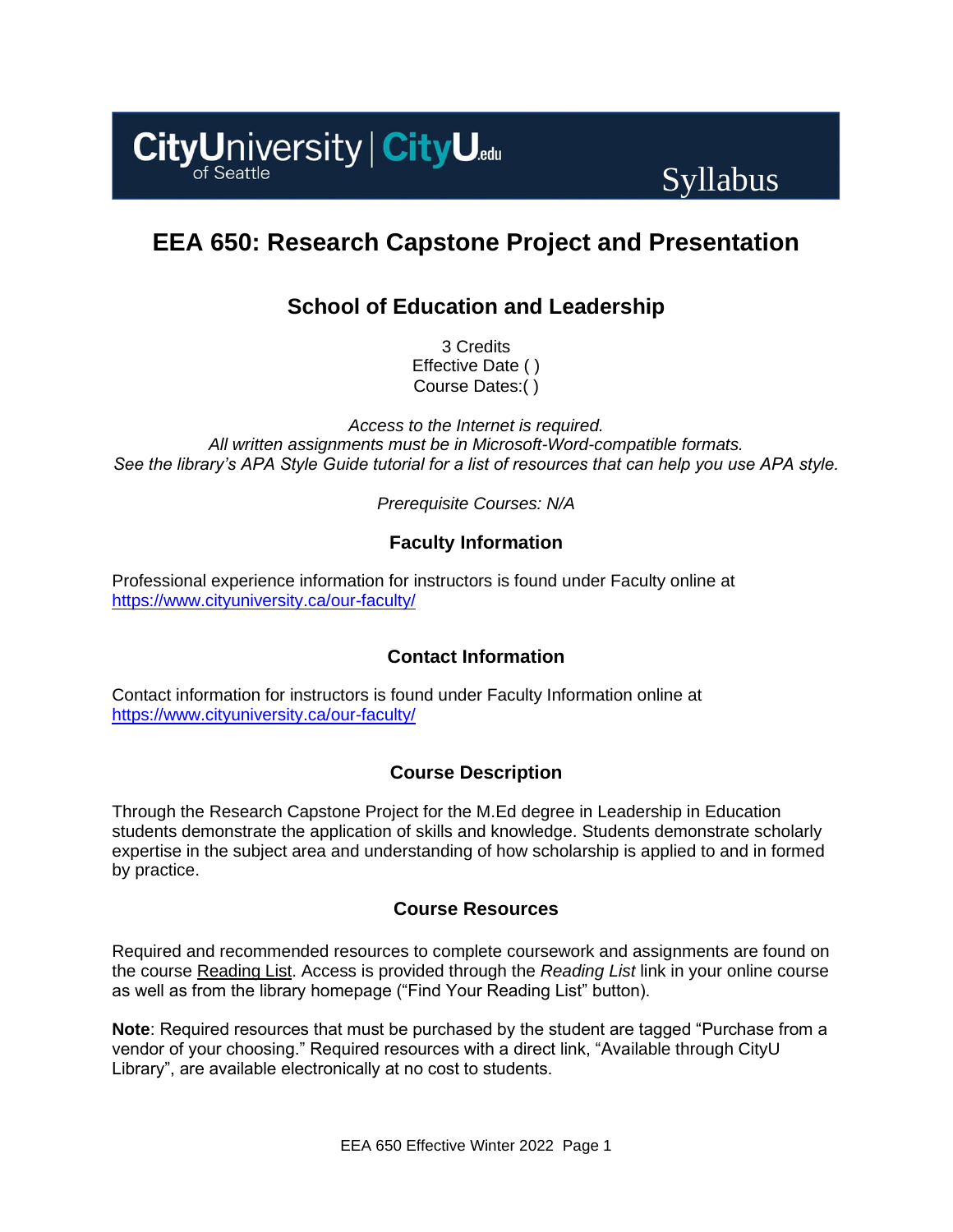Students in Canada may purchase course resources from the [Canada Bookstore,](https://www.cityubookstore.ca/index.asp) and students outside the U.S. and Canada should contact their advisor or textbook coordinator for additional information.

## **Course Outcomes**

In this course, learners:

- Apply leadership theory to practice
- Evaluate leadership integrity
- Develop visionary, ethical, and strategic leadership
- Propose applicable recommendations for leaders
- Design a valuable scholarly written product.

## **Additional Information**

#### **Declaration of Inclusion**

The CityU Master in Educational Leadership program honours human diversity in all its forms and is committed to the principle of universal human dignity. We respectfully acknowledge that our program resides on the ceded and unceded territories of our First Nations and our programming acknowledges the First Nations, & many others whose histories, languages, & cultures continue to influence our vibrant Canadian communities. We further acknowledge that our learning community is greatly enriched through the voices and perspectives of staff, faculty, and students from all intersections of society including LGBTQ+, BIPOC and diversely-abled communities

#### **Indigeneity**

City University philosophically and pragmatically supports the First Nations perspective of learning as being rooted in reciprocity, the relational, and the experiential. City University instructors are required to infuse into their curriculum the traditional teachings from many indigenous communities. This blend of indigenous knowledge allows for cultural uniqueness and practices that come from the reflections on the telling of stories, traditional teachings, and the understandings of ceremony.

#### **Sustainable Development Goals**

In 2015 the United Nations created 17 goals to achieve a sustainable world by the year 2030 [\(THE 17 GOALS | Sustainable Development \(un.org\).](https://sdgs.un.org/goals) City University actively supports these goals and requires that each course syllabus articulate and include as part of its content, at least two of these goals that relate to the course's objectives and outcomes. Through these actions, City University hopes to inspire our students to help create a more inclusive, equitable, and safe world for the future.

#### **Grading Scale**

The grades earned for the course will be calculated using CityU's decimal grading system, found in the current University Catalog [\(https://www.cityu.edu/catalog/\)](https://www.cityu.edu/catalog/).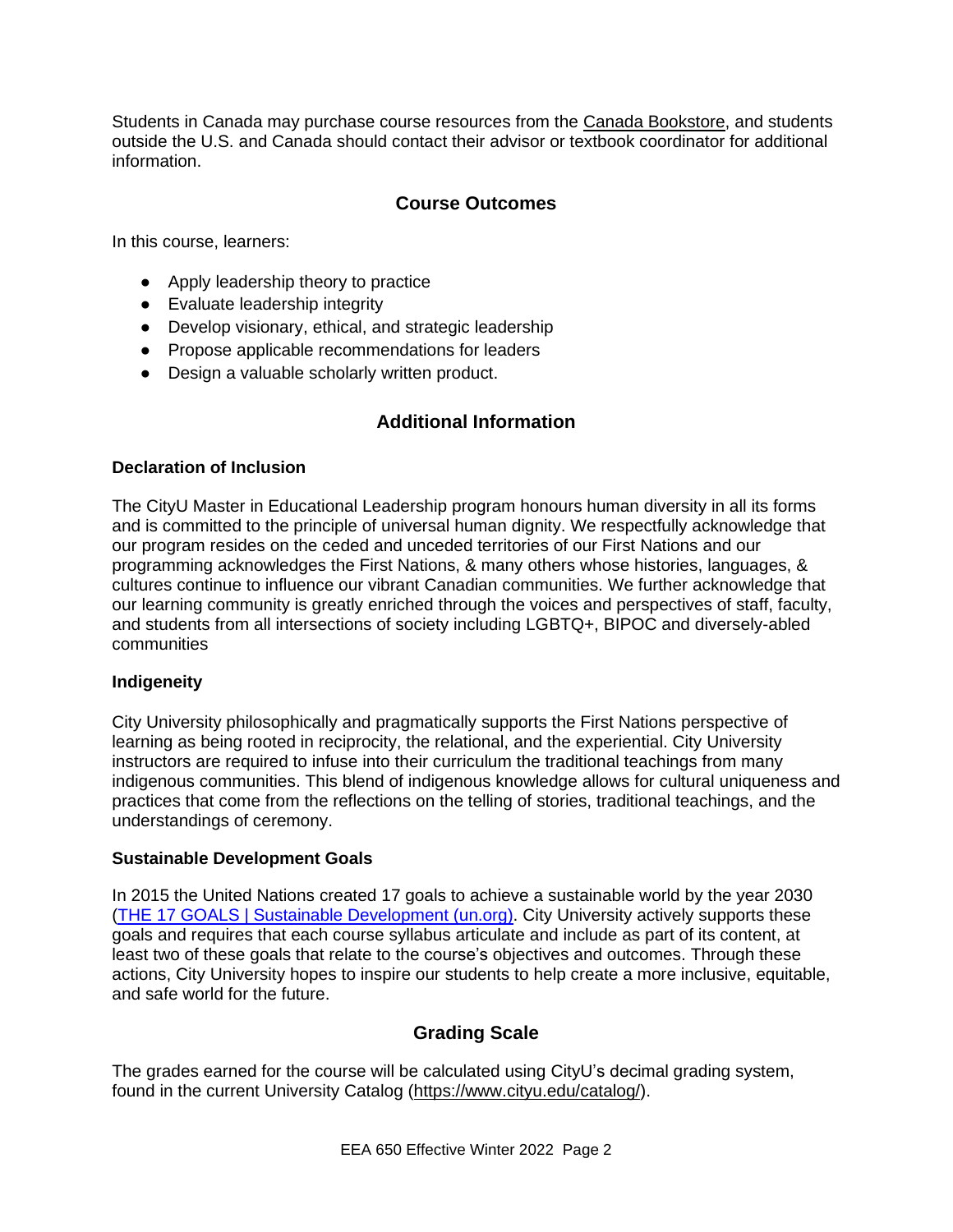Grading rubrics with details on how each assignment will be graded are located under *Assignments* and/or in *My Grades* in the online course menu. Students should review the rubric for each assignment prior to completing their work to understand how it will be assessed.

### **Course Assignments and Grading**

The grades earned for the course will be **PASS or FAIL**

| <b>Overview of Required Assignments</b>                  | % of Final Grade |
|----------------------------------------------------------|------------------|
| EEA 650-655 – Research Capstone Project and Presentation | 80%              |
| <b>Portfolio Presentation</b>                            | 20%              |
| <b>TOTAL</b>                                             | 100%             |

## **Course Assignment Details**

#### **EEA 650 – Research Capstone Project and Presentation**

The Research Capstone Project for the M.Ed. degree in Leadership demonstrates the application of theory, knowledge, and skills that address the "Problem Statement" in the professional setting. It is expected that this research be a conceptual analysis and literature review paper that involves new learning for the student that is based on research and findings, follows a focus as defined by the Problem Statement, documents the process as part of the Final Report, and represents an endeavor of individual effort. A proposal for a Research Capstone Project is to be submitted and approved before implementation. A Final Research Capstone Project, worthy of the program and university in terms of rigor and contribution to the field, must be submitted and accepted after the Research Capstone Project has been completed. The report must be an independent, original work created by the student. The assigned faculty supervisor will advise, assist, and oversee progress, determine, and make the recommendation for approval of your project proposal.

#### **1. Research Capstone Project Proposal**

With the assigned supervisor, review the research process and activities completed in ECC 511.

- 1. Complete the Literature Review (Add relevant references to a minimum total of 25; you are expected to demonstrate scholarly expertise in your subject area.).
- 2. Propose methodology to address the Problem Statement (ow would you carry out the conceptual analysis/ literature review?)
- 3. Analyze your proposal and reflect on its likely effectiveness in positively impacting student learning in your setting given current conditions.
- 4. Add References, Appendices; Acknowledgements.
- 5. Prepare a document in APA style, using the provided CityU Research Capstone Project template, that includes the following: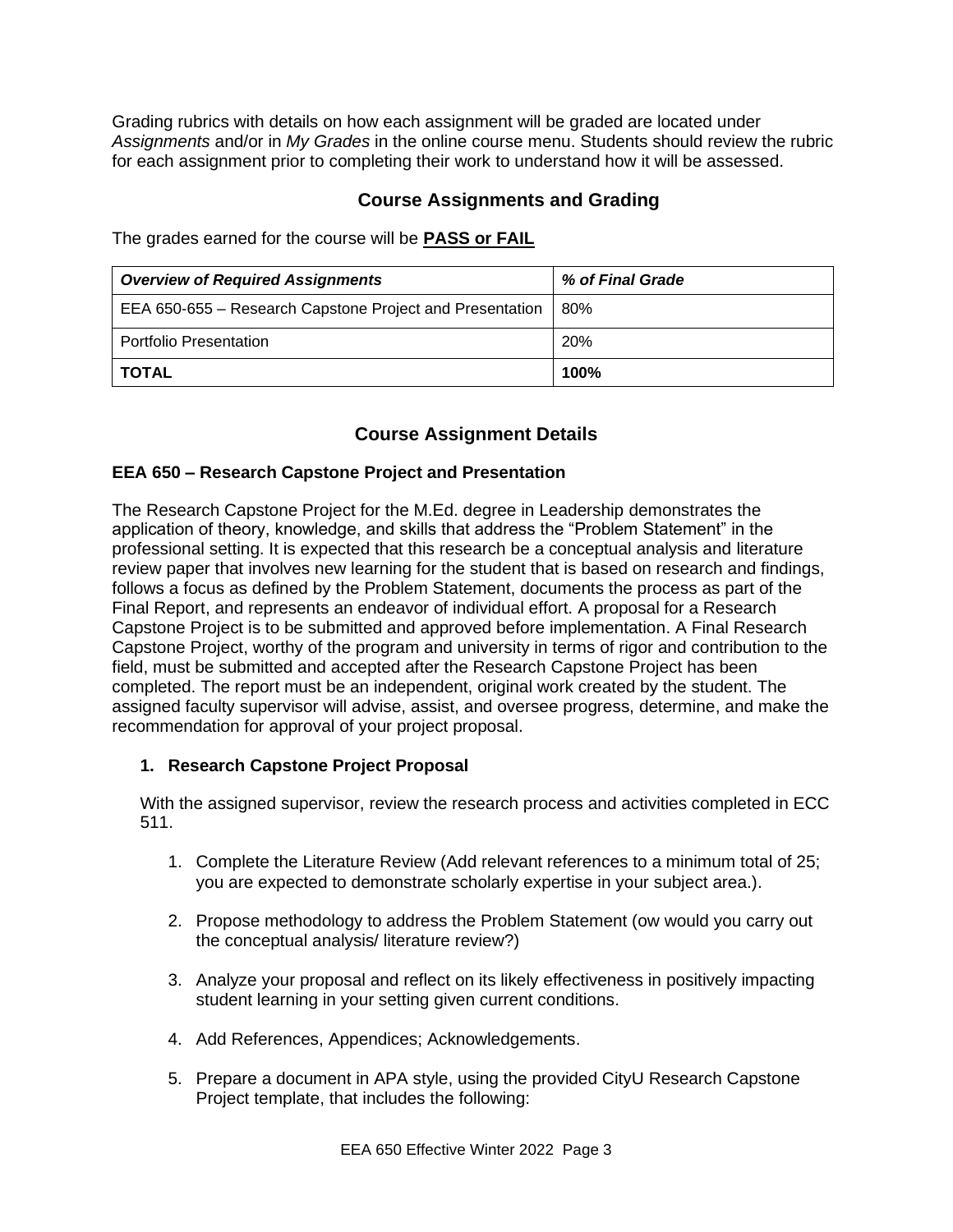- i. Cover page titled Research Capstone Proposal: (title of project)
- ii. Table of Contents
- iii. Abstract
- iv. Problem Statement
- v. Literature Review
- vi. Proposal for Methodology
- vii. Analysis and Reflection
- viii. References
- ix. Appendices
- x. Acknowledgements (optional)
- 6. Seek and receive approval of Proposal from your assigned faculty supervisor.

The proposal, and the final Research Capstone Project, will be evaluated based on how well the Student has thoroughly addressed each of these elements. Students are expected to demonstrate the same levels of rigor and depth and breadth of analysis as are common and standard in scholarship.

#### **2. Research Capstone Project**

As a graduate student at City University, Students are expected to format their research papers in APA format. All referencing, use of numbers, tables and appendices should be written in APA style, and Students are referred to the APA manual for guidance in these issues.

A MS Word template has been created for Students to use for formatting their Research Capstone Project document. The assigned faculty supervisor will provide the template. The Research Capstone Project document will be presented using a preliminary page plus threechapter format as follows:

#### **Preliminary Pages:**

- 1. Title Page: See template document for guidance
- 2. Signature Page: See template document for guidance
- 3. Dedication or Acknowledgement.
- 4. Abstract.
- 5. Table of Contents.
- 6. List of Tables. (If applicable)
- 7. List of Figures. (If applicable

## **Chapter I: The Problem:**

- 1. Introduction to the topic and an overview of the chapter.
- 2. Background to the Problem: e.g., educational trends related to the problem, unresolved issues, social concerns, historical issues, situation in the district that has led to this point.
- 3. Statement of the Issue/Problem: delineation of the basic difficulty or area of concern.
- 4. Purpose of the Study: practical outcomes or products or solution to the problem stated.
- 5. Research Questions: 2-3 research questions relative to your stated problem.
- 6. Significance of the Study: why this is an important topic to research.
- 7. Scope of the Study: narrowing of focus.
- 8. Summary: a summary of the chapter repeating the major information.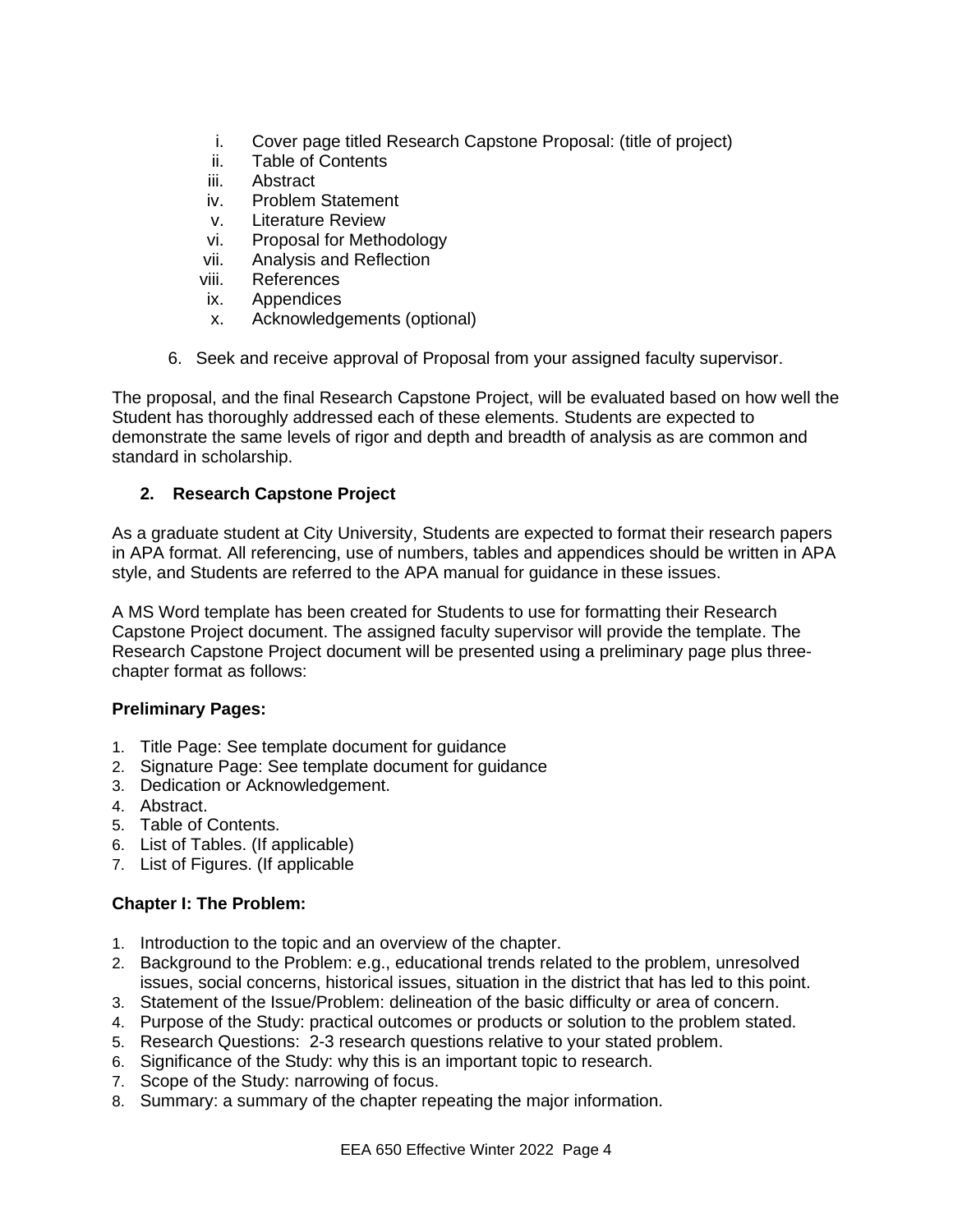9. Outline of the Remainder of the Paper: overview of the chapters to follow.

### **Chapter II: Literature Review**

- 1. Introduction to the Chapter: organization of the chapter: conceptual overview. Suggest 25 to 30 references be reviewed and incorporated into the study.
- 2. Definition of Terms: largely conceptual here
- 3. Historical background if necessary.
- 4. Purposes to be served by Review of Research Literature if applicable:
	- a. Acquaint reader with existing studies relative to what has been found, who has done work, when and where latest research studies were completed, and what approaches involving research methodology, instrumentation, and statistical analyses were followed.
	- b. Establish possible need for study and likelihood for obtaining meaningful, relevant, and significant results.
	- c. Furnish from delineation of various theoretical positions a conceptual framework affording bases for generation of hypotheses and statement of their rationale.
- 5. Sources for Literature Review:
- General integrative reviews cited that relate to the problem situation or research problem such as those found in peer-reviewed journals through the various databases, education and psychology literature resources and books. Specific books, monographs, bulletins, reports, and research articles: preference shown in most instances for literature of the last few years. In some instance, important landmark articles or books form the basis for the particular topic and these should be included as well. Unpublished materials such as dissertations, theses, papers presented at conferences and symposia, and limited publications from school districts, governments, and school districts can be cited using APA guidelines.
- 6. Review of Research Literature: The use of subheadings according to themes helps to improve readability and subsequent summary, conclusions, and recommendations for Chapter III.
- 7. Summary of literature review: a condensed overview of the major themes/concepts presented in the review of the literature. Restate the research questions.

#### **Chapter III: Summary, Conclusions, and Recommendations**

- 1. Summary: Condensed version of everything covered in the first two chapters.
- 2. Implications: For all stakeholders: counsellors, clients, families, relevant organizations, policy makers, etc.
- 3. Recommendations: practical suggestions for implementation of findings and suggestions for future research.
- 4. Conclusions: often the hypotheses revisited with some degree of definitive commitment and generalization.

NOTE: summaries are not a repeat of the table of contents. The summary needs to be a comprehensive restatement of the major themes/concepts presented in the chapter.

**References:** see the APA Manual for correct structure and style; include only those materials cited in the text of your project, recommendation that you have reviewed 25 to 30 references for your study (80% of your resources should be within the last five years).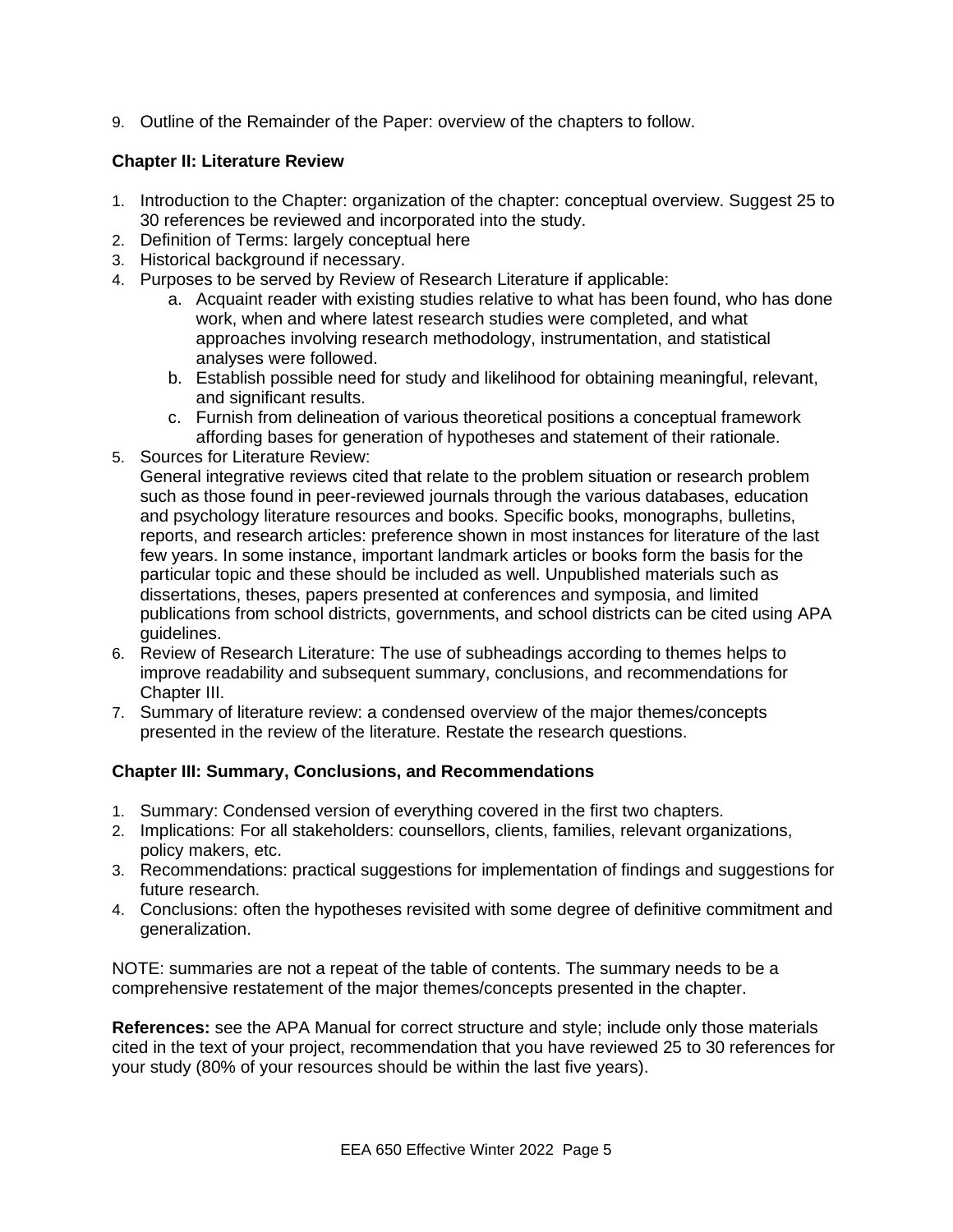**Appendices:** The appendices contain pertinent materials that are not important enough to be included in the body of the report but may be of value to some readers. These should be numbered and presented in the same order they are referred to in the body of the document.

**Abstract:** 100–125-word summary of your project – Refer to the APA Manual.

## **3. Portfolio Presentation**

Create a 50-minute multi-media presentation to share the degree portfolio. The portfolio must cover your entire learning journey and include the material and rubrics that are outlined in the Portfolio Review document. Your presentation focuses on three key questions: (a) how have your philosophy, goals, and professional growth plans evolved? (b) What do you currently see as your strengths and areas for continued growth? (c) What are your professional goals for the next one, three, and five years?

# **Course Policies**

## **Late Assignments**

A critical aspect of management is to meet predefined deadlines. Therefore, all assignments Are expected to be submitted when due. No late assignments are accepted. Life-situations do occur. When an issue arises coordinate with the instructor prior to the assignment's due date and the due date may be adjusted. It is in the best interest of the student to ensure that all Assignments are submitted on time.

#### **Participation**

You are responsible for meeting or exceeding the participation requirements as listed in the syllabus and in the Learning Management System.

#### **Professional Writing**

Assignments require error-free writing that uses standard English conventions and logical flow of organization to address topics clearly, completely, and concisely. CityU requires the use of APA style.

# **University Policies**

Students are responsible for understanding and adhering to all CityU's academic policies. The most current versions of these policies can be found in the [University Catalog](http://www.cityu.edu/catalog/) that is linked from the CityU Web site.

#### **Antidiscrimination**

City University of Seattle and its staff and faculty are committed to supporting our students. We value equity, diversity, and inclusion as a way of life as well as the educational opportunities it provides. City U will not tolerate any form of discrimination based on race, color, ethnicity, sexual orientation, gender identification, socioeconomic status, or religious values. If you have experienced any discrimination based on any of the above, we encourage you to report this to the University. Please report this to your instructor. If you do not feel safe reporting this to your instructor, please report to the Provost or to the Vice President of Student Affairs.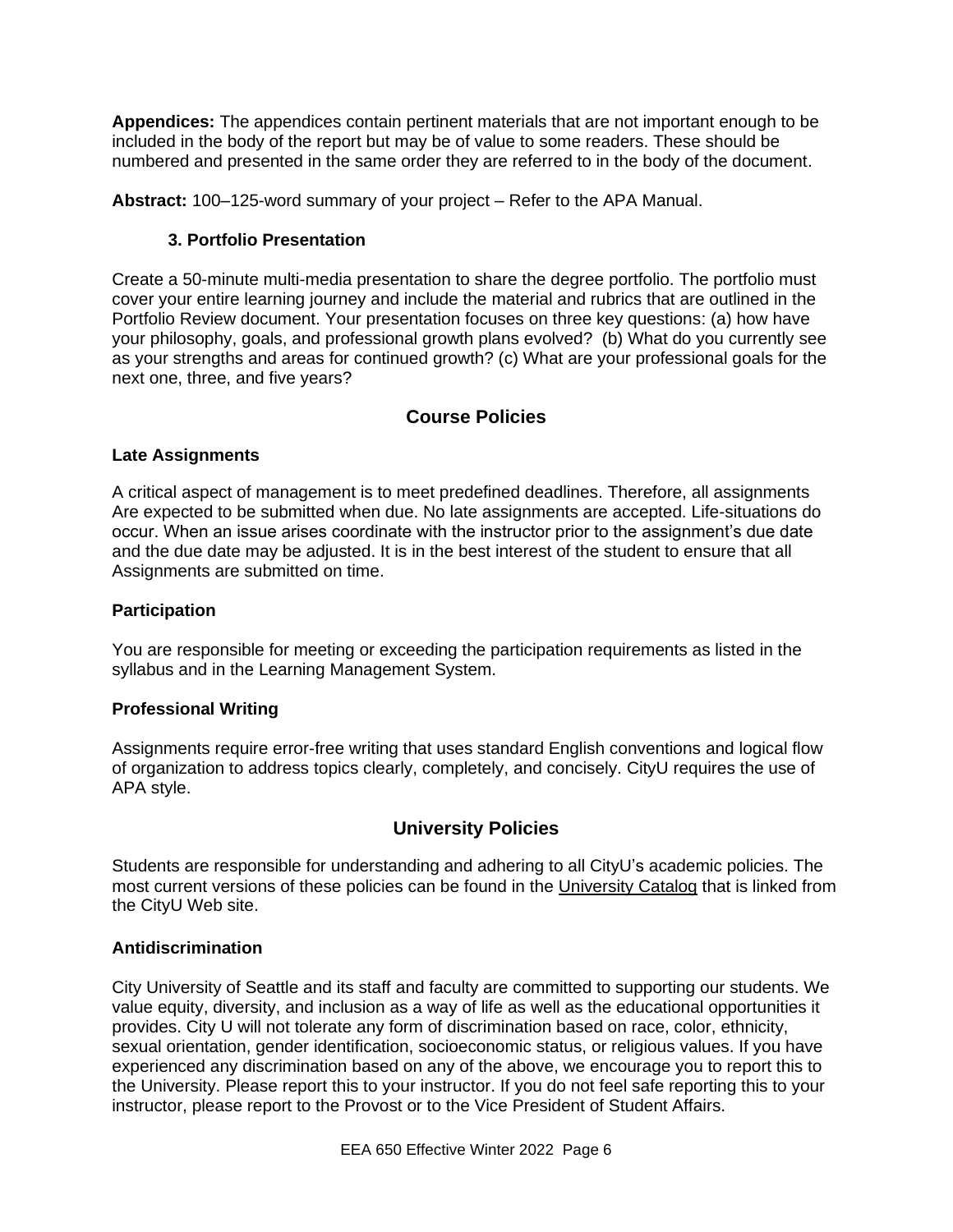#### **Non-Discrimination & Prohibition of Sexual Harassment**

City University of Seattle adheres to all federal, state, and local civil rights laws prohibiting discrimination in employment and education. The University is committed to ensuring that the education environment is bounded by standards of mutual respect and safety and is free from discriminatory practices.

In the U.S., the University is required by Title IX of the Education Amendments of 1972 to ensure that all of its education programs and activities do not discriminate on the basis of sex/gender. Sex include sex, sex stereotypes, gender identity, gender expression, sexual orientation, and pregnancy or parenting status. Sexual harassment, sexual assault, dating and domestic violence, and stalking are forms of sex discrimination, which are prohibited under Title IX and by CityU policy. CityU also prohibits retaliation against any person opposing discrimination or participating in any discrimination investigation or complaint process internal or external to the institution. Questions regarding Title IX, including its application and/or concerns about noncompliance, should be directed to the Title IX Coordinator. For a complete copy of the policy or for more information, visit<https://my.cityu.edu/titleix> or contact the Title IX Coordinator.

In Canada, in compliance with the British Columbia Human Rights Code, the Alberta Human Rights Act, WorksafeBC, and the Workers' Compensation Board of Alberta, the University believes that its environment should always be supportive and respectful of the dignity and selfesteem of individuals. Discrimination, harassment, and bullying conduct, whether through person-to-person behaviour or via electronic communications such as email or social media is not acceptable and will not be tolerated. As an educational institution, it is our responsibility to cultivate an environment of excellence, equity, mutual respect and to recognize the value and potential of every individual. The University will take all necessary steps to meet or exceed the requirements of the law to prevent discrimination, harassment, and bullying. The Respectful Workplace Policy for the prevention of discrimination, harassment and bullying policy and procedure can be found at<https://www.cityu.edu/discover-cityu/about-cityu/> under the Policies section or at [https://www.cityuniversity.ca/about/.](https://www.cityuniversity.ca/about/)

#### **Religious Accommodations**

City University of Seattle has a policy for accommodation of student absences or significant hardship due to reasons of faith or conscience, or for organized religious activities. The University's policy, including more information about how to request an accommodation, is available in the University Catalog and on the **my.cityu.edu** student portal. Accommodations must be requested by the 20% mark of this course (e.g. day 14 of a ten-week course, day 7 of a 5-week course) using the Religious Accommodations Request Form found on the student dashboard in the my.cityu.edu student portal.

#### **Academic Integrity**

Academic integrity in students requires the pursuit of scholarly activity that is free from fraud, deception and unauthorized collaboration with other individuals. Students are responsible for understanding CityU's policy on academic integrity and adhering to its standards in meeting all course requirements. A complete copy of this policy can be found in the [University Catalog](http://www.cityu.edu/catalog/) under *Student Rights and Responsibilities* on the page titled *Academic Integrity Policy.*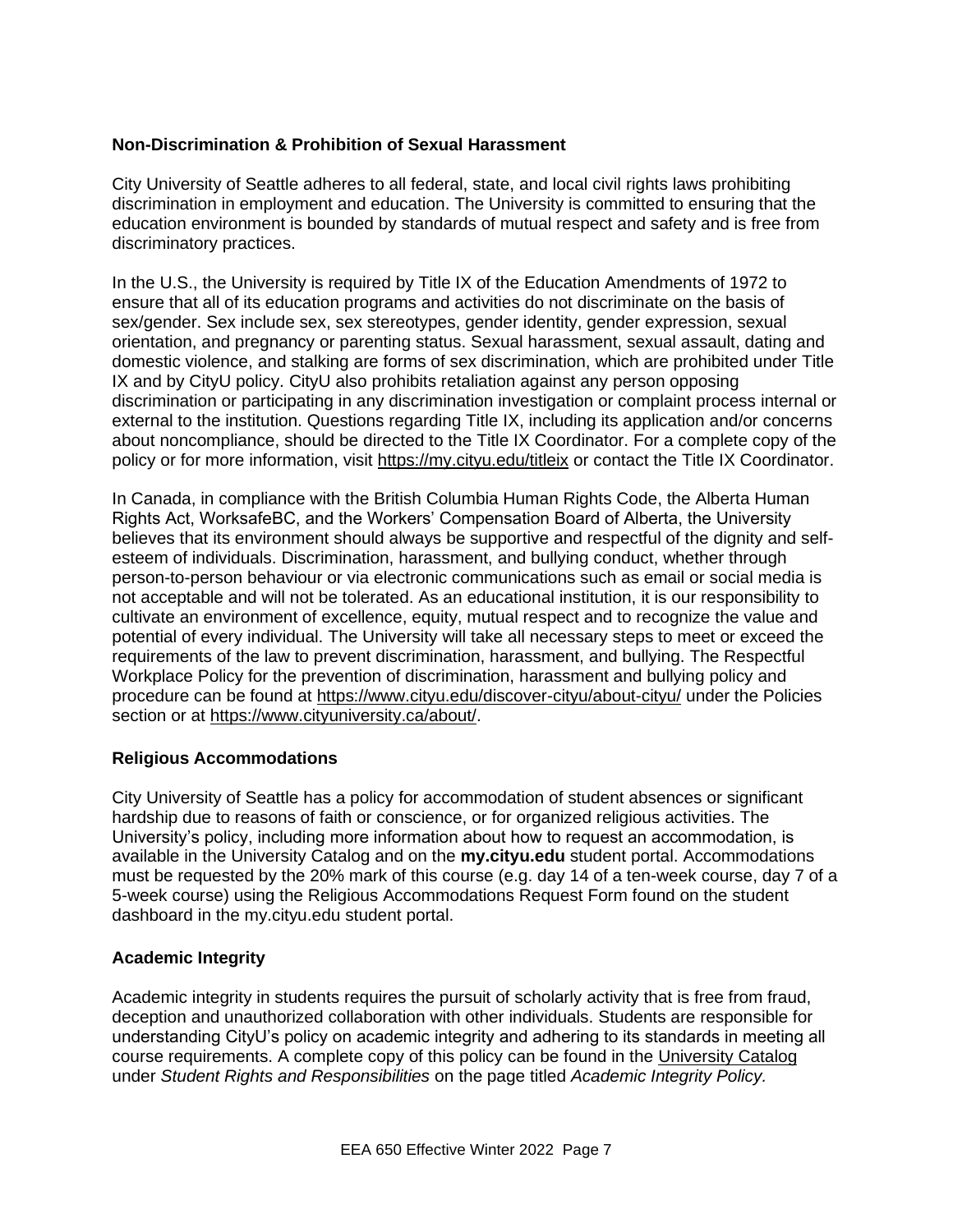#### **Attendance**

Students taking courses in any format at the University are expected to be diligent in their studies and to attend class regularly.

Regular class attendance is important in achieving learning outcomes in the course and may be a valid consideration in determining the final grade. For classes where a physical presence is required, a student has attended if they are present at any time during the class session. For online classes, a student has attended if they have posted or submitted an assignment. A complete copy of this policy can be found in the [University Catalog](http://www.cityu.edu/catalog/) in the section titled *Attendance* under *Student Rights & Responsibilities.*

#### **Final Assignment Due Date**

Final assignments for each class at CityU must be due on or before the final date of the course as indicated in the university's course information system. Due dates that extend beyond the final date of the course may negatively impact tuition funding for students.

#### **Support Services**

#### **Disability Services Accommodations Statement**

Students with a documented disability who wish to request academic accommodations are encouraged to contact Disability Support Services to discuss accommodation requests and eligibility requirements. Please contact Disability Support Services at *[disability@cityu.edu](mailto:disability@cityu.edu)* or 206.239.4752 or visit the [Disability Support Services](https://my.cityu.edu/department/disability-support-services/) page in the my.cityu.edu portal. Confidentiality will be observed in all inquiries. Once approved, information about academic accommodations will be shared with course instructors.

#### **Library Services**

CityU librarians are available to help students find the resources and information they need to succeed in this course. Contact a CityU librarian through the [Ask a Librarian](http://library.cityu.edu/ask-a-librarian/) service, or access [library resources and services online,](http://library.cityu.edu/) 24 hours a day, seven days a week.

#### **Smarthinking Tutoring**

CityU students have access to free online tutoring offered through Smarthinking, including writing support, from certified tutors 24 hours a day, seven days a week. Contact CityU's Student Support Center at [mycityusupport@cityu.edu](mailto:mycityusupport@cityu.edu) to request a username and password.